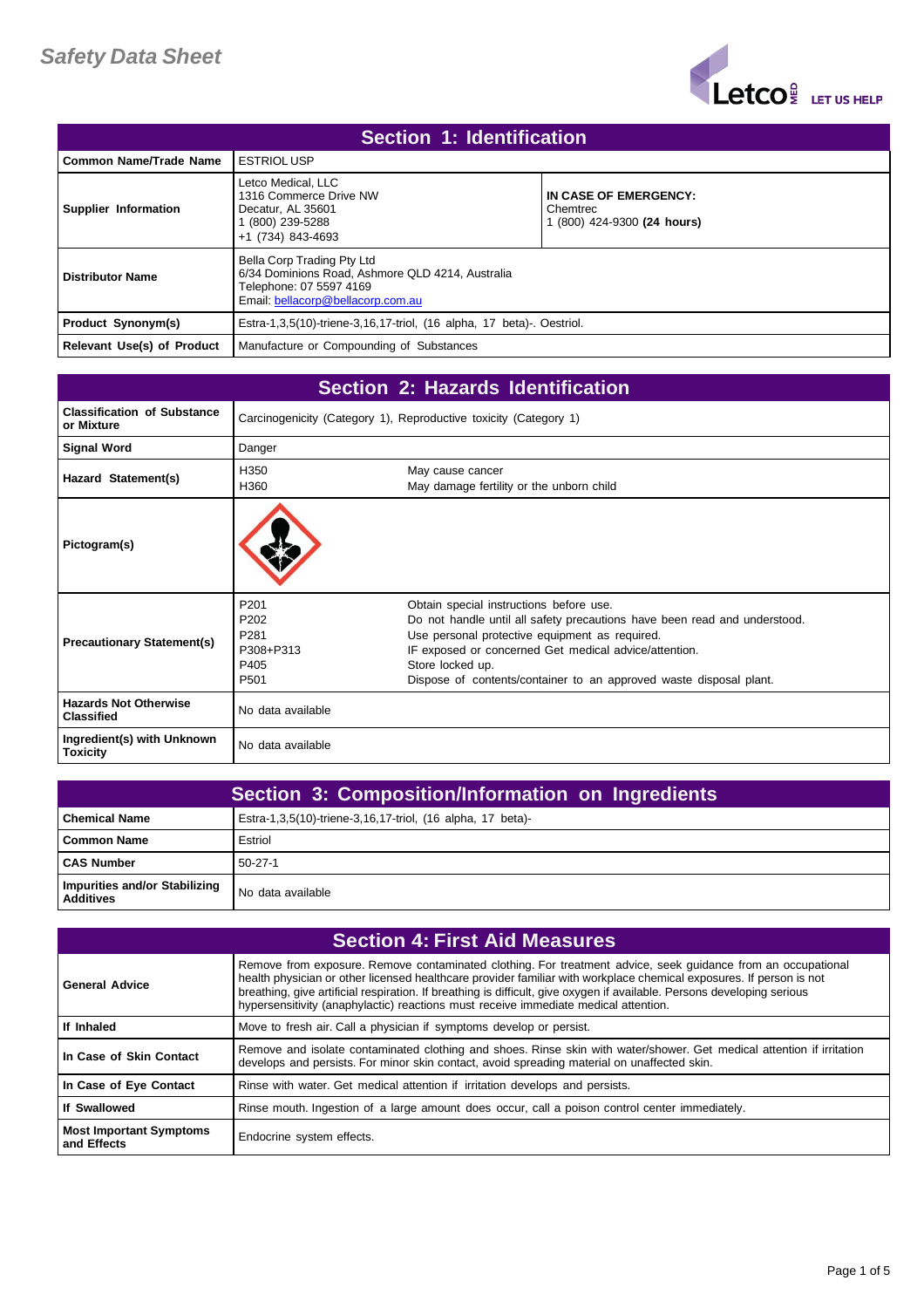| <b>Section 5: Fire Fighting Measures</b>                        |                                                                                                                                                                                                                                                                                                                                                                                                                                      |
|-----------------------------------------------------------------|--------------------------------------------------------------------------------------------------------------------------------------------------------------------------------------------------------------------------------------------------------------------------------------------------------------------------------------------------------------------------------------------------------------------------------------|
| <b>Suitable Extinguishing</b><br>Media                          | Suitable extinguishing media: Foam. Dry chemical or CO <sub>2</sub> . Use fire-extinguishing media appropriate for surrounding materials.<br>Use water spray to cool unopened containers. As with all fires, evacuate personnel to a safe area.<br>Firefighters should use self-contained breathing equipment and protective clothing. Use standard firefighting procedures<br>and consider the hazards of other involved materials. |
| Special Hazards Arising<br>From the<br><b>Substance/Mixture</b> | No unusual fire or explosion hazards noted.                                                                                                                                                                                                                                                                                                                                                                                          |
| Special PPE and/or<br><b>Precautions for Firefighters</b>       | Wear suitable protective equipment.                                                                                                                                                                                                                                                                                                                                                                                                  |

| Section 6: Accidental Release Measures                                                         |                                                                                                                                                                                                                                                                                                              |
|------------------------------------------------------------------------------------------------|--------------------------------------------------------------------------------------------------------------------------------------------------------------------------------------------------------------------------------------------------------------------------------------------------------------|
| <b>Personal Precautions,</b><br><b>Protective Equipment and</b><br><b>Emergency Procedures</b> | Keep unnecessary personnel away. Do not touch damaged containers or spilled material unless wearing appropriate<br>protective clothing. Ensure adequate ventilation. Avoid inhalation of dust from the spilled material. Wear appropriate<br>personal protective equipment.                                  |
| <b>Methods and Materials</b><br><b>Used for Containment</b>                                    | Sweep up or vacuum up spillage and collect in suitable container for disposal. Avoid the generation of dusts during<br>clean-up. For waste disposal, see section 13 of the SDS. Clean surface thoroughly to remove residual contamination.<br>Avoid discharge into drains, water courses or onto the ground. |
| <b>Cleanup Procedures</b>                                                                      | Sweep up or vacuum up spillage and collect in suitable container for disposal. Avoid the generation of dusts during<br>clean-up. For waste disposal, see section 13 of the SDS. Clean surface thoroughly to remove residual contamination.<br>Avoid discharge into drains, water courses or onto the ground. |

| <b>Section 7: Handling and Storage</b>         |                                                                                                                                                                                                                                                                                                                                                                     |
|------------------------------------------------|---------------------------------------------------------------------------------------------------------------------------------------------------------------------------------------------------------------------------------------------------------------------------------------------------------------------------------------------------------------------|
| <b>Precautions for Safe</b><br><b>Handling</b> | As a general rule, when handling, avoid all contact and inhalation of dust, mists, and/or vapors associated with the<br>material. Clean equipment and work surfaces with suitable detergent or solvent after use. After removing gloves, wash<br>hands and other exposed skin thoroughly. Use of a designated area is recommended for handling of potent materials. |
|                                                | <b>Conditions for Safe Storage</b>   Preserve in tight, light-resistant container. Store at 0 to 30°C.                                                                                                                                                                                                                                                              |

|                                                                         | Section 8: Exposure Controls/Personal Protection                                                                                                                                                                                                                                                                                                                                                                                                                                                                                                                                                                                                                                                 |
|-------------------------------------------------------------------------|--------------------------------------------------------------------------------------------------------------------------------------------------------------------------------------------------------------------------------------------------------------------------------------------------------------------------------------------------------------------------------------------------------------------------------------------------------------------------------------------------------------------------------------------------------------------------------------------------------------------------------------------------------------------------------------------------|
| <b>Components with</b><br><b>Workplace Control</b><br><b>Parameters</b> | No exposure limits noted for ingredient(s). No biological exposure limits noted for the ingredient(s).                                                                                                                                                                                                                                                                                                                                                                                                                                                                                                                                                                                           |
| <b>Appropriate Engineering</b><br><b>Controls</b>                       | Airborne exposure should be controlled by engineering controls such as general dilution ventilation, local exhaust<br>ventilation, or process enclosure. Local exhaust ventilation is generally preferred to general exhaust because it can<br>control the contaminant at its source, preventing dispersion into the work area. An industrial hygiene survey involving<br>air monitoring may be used to determine the effectiveness of engineering controls. Effectiveness of engineering controls<br>intended for sue with highly potent materials should be assessed by use of nontoxic surrogate materials. Handle in<br>accordance with good industrial hygiene and safety practice.         |
| <b>PPE - Eye/Face Protection</b>                                        | Safety glasses with side-shields are recommended. Face shields or goggles may be required if splash potential exists<br>or if corrosive materials are present. Approved eye protection is preferred. Maintain eyewash facilities in the work area.                                                                                                                                                                                                                                                                                                                                                                                                                                               |
| <b>PPE - Skin Protection</b>                                            | Hand protection: Consider double gloves. Wear nitrile or other impervious gloves if skin contact is possible. When the<br>material is dissolved or suspended in an organic solvent, wear gloves that provide protection against the solvent. Train<br>employees in proper gowning and degowning practices. Wear disposable lab coat, disposable sleeve covers and two<br>pair of gloves as appropriate for the task. Base the choice of skin protection on the job activity, potential for skin contact<br>and solvents and reagents in use. Do not wear protective garments in common areas (e.g., cafeterias) or out-of-doors.                                                                 |
| <b>PPE - Body Protection</b>                                            | Hand protection: Consider double gloves. Wear nitrile or other impervious gloves if skin contact is possible. When the<br>material is dissolved or suspended in an organic solvent, wear gloves that provide protection against the solvent. Train<br>employees in proper gowning and degowning practices. Wear disposable lab coat, disposable sleeve covers and two<br>pair of gloves as appropriate for the task. Base the choice of skin protection on the job activity, potential for skin contact<br>and solvents and reagents in use. Do not wear protective garments in common areas (e.g., cafeterias) or out-of-doors.<br>Wear appropriate thermal protective clothing when necessary. |
| <b>PPE - Respiratory</b><br><b>Protection</b>                           | Where respirators are deemed necessary to reduce or control occupational exposures, use respiratory protection and<br>have an effective respirator program in place.                                                                                                                                                                                                                                                                                                                                                                                                                                                                                                                             |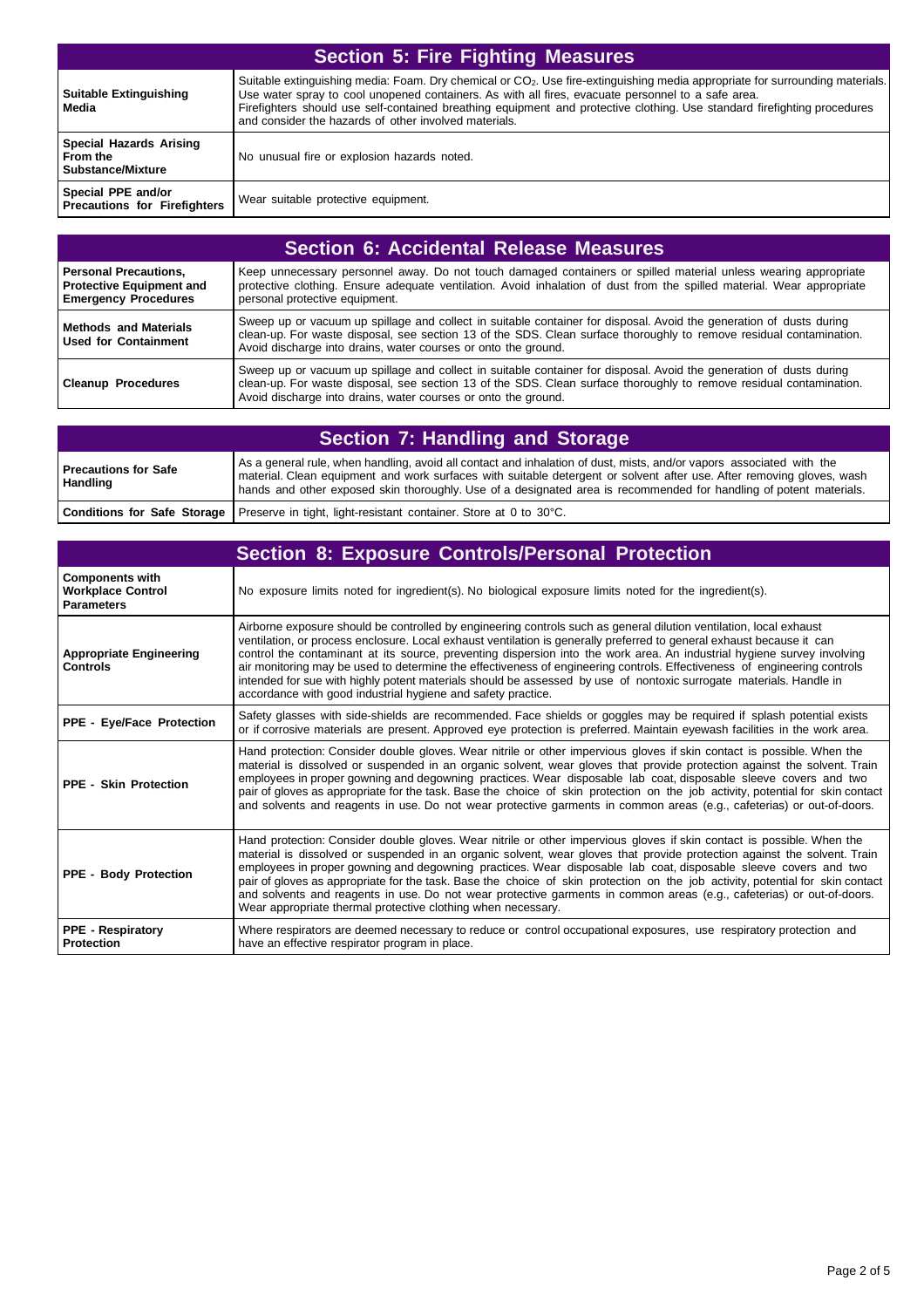|                                                          | <b>Section 9: Physical and Chemical Properties</b>                                                                                                   |
|----------------------------------------------------------|------------------------------------------------------------------------------------------------------------------------------------------------------|
| Appearance                                               | White or almost white crystalline powder.                                                                                                            |
| <b>Upper/Lower Flammability</b><br>or Explosive Limits   | Not available.                                                                                                                                       |
| Odor                                                     | Odorless                                                                                                                                             |
| Vapor Pressure                                           | $< 0.0000001$ kPa at 25°C                                                                                                                            |
| <b>Odor Threshold</b>                                    | No data available                                                                                                                                    |
| <b>Vapor Density</b>                                     | Not available.                                                                                                                                       |
| pH                                                       | Not available                                                                                                                                        |
| <b>Relative Density</b>                                  | Not available                                                                                                                                        |
| <b>Melting Point/Freezing</b><br>Point                   | 280-285°C                                                                                                                                            |
| <b>Solubility</b>                                        | Insoluble in water. Freely soluble in pyridine; soluble in acetone, in dioxane, in chloroform, in ether an dioxane; sparingly<br>soluble in alcohol. |
| <b>Initial Boiling Point and</b><br><b>Boiling Range</b> | Not available                                                                                                                                        |
| <b>Flash Point</b>                                       | Not available                                                                                                                                        |
| <b>Evaporation Rate</b>                                  | Not available                                                                                                                                        |
| Flammability (Solid, Gas)                                | Not available                                                                                                                                        |
| <b>Partition Coefficient</b>                             | (n-octanol/water): 2.45                                                                                                                              |
| <b>Auto-Ignition Temperature</b>                         | Not available                                                                                                                                        |
| <b>Decomposition</b><br><b>Temperature</b>               | Not available                                                                                                                                        |
| <b>Viscosity</b>                                         | Not available                                                                                                                                        |

| Section 10: Stability and Reactivity                |                                                                                               |
|-----------------------------------------------------|-----------------------------------------------------------------------------------------------|
| <b>Reactivity</b>                                   | The product is stable and non-reactive under normal conditions of use, storage and transport. |
| <b>Chemical Stability</b>                           | Stable at normal conditions.                                                                  |
| <b>Possibility of Hazardous</b><br><b>Reactions</b> | No dangerous reaction known under conditions of normal use.                                   |
| <b>Conditions to Avoid</b>                          | Contact with incompatible materials.                                                          |
| Incompatible Materials                              | Oxidizing agents.                                                                             |
| <b>Hazardous Decomposition</b><br><b>Products</b>   | Irritating and/or toxic fumes or gases. Emits toxic fumes under fire conditions.              |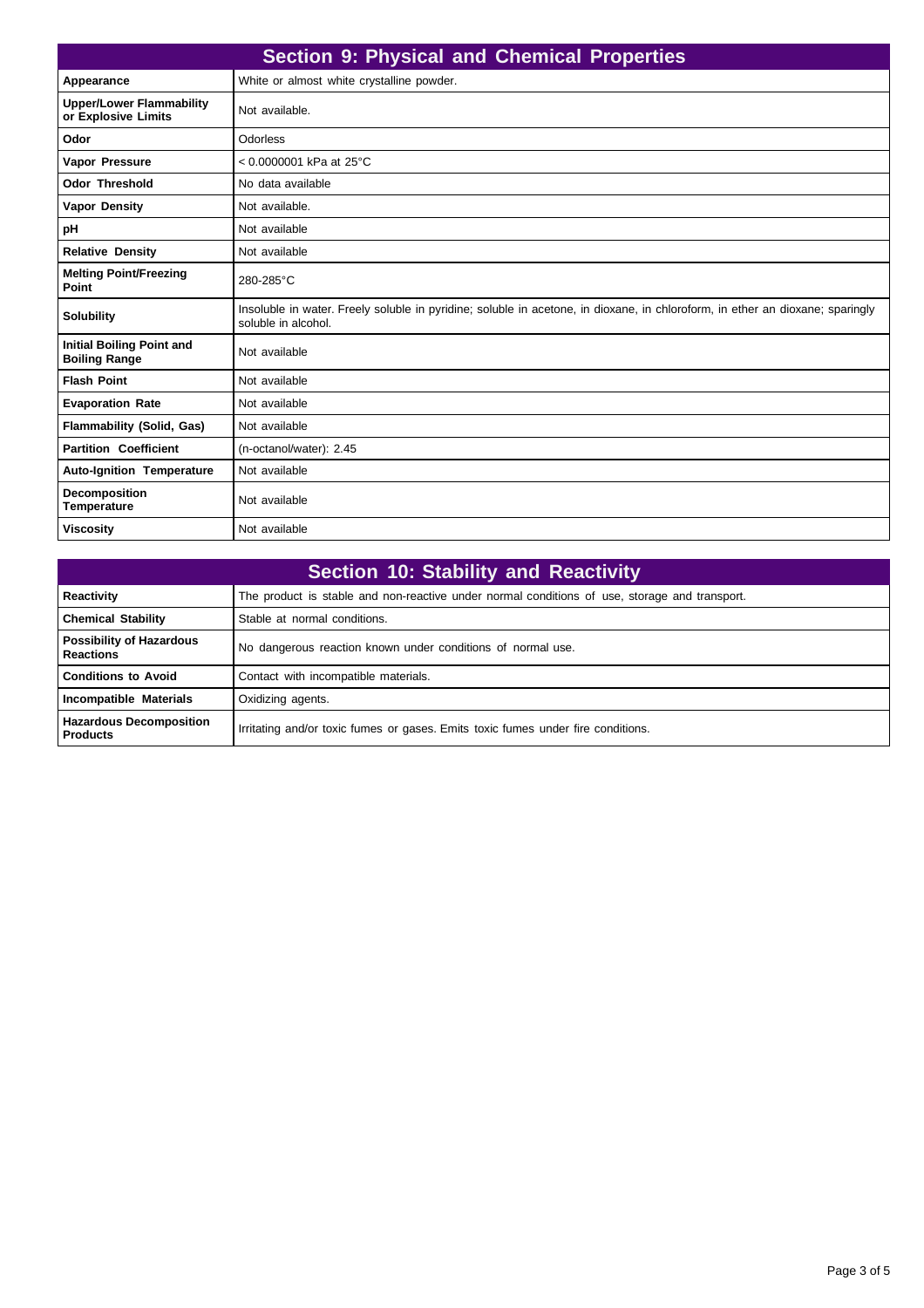|                                                                               | <b>Section 11: Toxicological Information</b>                                                                                                                                                                                                                                                                          |
|-------------------------------------------------------------------------------|-----------------------------------------------------------------------------------------------------------------------------------------------------------------------------------------------------------------------------------------------------------------------------------------------------------------------|
| Acute Toxicity - LD50 Oral                                                    | No data available. Based on information from therapeutic use, this material may cause endocrine effects.                                                                                                                                                                                                              |
| <b>Acute Toxicity - Inhalation</b>                                            | Due to lack of data the classification is not possible.                                                                                                                                                                                                                                                               |
| <b>Acute Toxicity - Dermal</b>                                                | Based on information from therapeutic use, this material may cause endocrine effects.                                                                                                                                                                                                                                 |
| <b>Acute Toxicity - Eye</b>                                                   | Due to lack of data the classification is not possible.                                                                                                                                                                                                                                                               |
| <b>Skin Corrosion/Irritation</b>                                              | Knowledge about health hazard is incomplete.                                                                                                                                                                                                                                                                          |
| <b>Serious Eye</b><br>Damage/Irritation                                       | Knowledge about health hazard is incomplete.                                                                                                                                                                                                                                                                          |
| <b>Respiratory or Skin</b><br><b>Sensitization</b>                            | No data available                                                                                                                                                                                                                                                                                                     |
| <b>Germ Cell Mutagenicity</b>                                                 | No data available                                                                                                                                                                                                                                                                                                     |
| <b>Carcinogenicity IARC</b>                                                   | May cause cancer. Long term use of estrogens in humans has shown an increased risk of endometrial, breast and<br>ovarian cancer. In certain animal specials, long term continuous administration of estrogens increased the frequency of<br>cancer of the breast, cervix, vagina, pancreas, testis, uterus and liver. |
| <b>Carcinogenicity ACGIH</b>                                                  | May cause cancer. Long term use of estrogens in humans has shown an increased risk of endometrial, breast and<br>ovarian cancer. In certain animal specials, long term continuous administration of estrogens increased the frequency of<br>cancer of the breast, cervix, vagina, pancreas, testis, uterus and liver. |
| <b>Carcinogenicity NTP</b>                                                    | May cause cancer. Long term use of estrogens in humans has shown an increased risk of endometrial, breast and<br>ovarian cancer. In certain animal specials, long term continuous administration of estrogens increased the frequency of<br>cancer of the breast, cervix, vagina, pancreas, testis, uterus and liver. |
| <b>Carcinogenicity OSHA</b>                                                   | May cause cancer. Long term use of estrogens in humans has shown an increased risk of endometrial, breast and<br>ovarian cancer. In certain animal specials, long term continuous administration of estrogens increased the frequency of<br>cancer of the breast, cervix, vagina, pancreas, testis, uterus and liver. |
| <b>Reproductive Toxicity</b>                                                  | May damage fertility or the unborn child. Studies suggest an association between congenital malformations in the fetus<br>and maternal use of some estrogens during pregnancy.                                                                                                                                        |
| Specific Target Organ<br><b>Toxicity - Single Exposure</b>                    | Knowledge about health hazard is incomplete.                                                                                                                                                                                                                                                                          |
| <b>Specific Target Organ</b><br><b>Toxicity - Repeated</b><br><b>Exposure</b> | Knowledge about health hazard is incomplete.                                                                                                                                                                                                                                                                          |
| <b>Aspiration Hazard</b>                                                      | No data available                                                                                                                                                                                                                                                                                                     |

| <b>Section 12: Ecological Information</b> |                                                                                                                                                                                                       |
|-------------------------------------------|-------------------------------------------------------------------------------------------------------------------------------------------------------------------------------------------------------|
| <b>Toxicity</b>                           | The product is not classified as environmentally hazardous. However, this does not exclude the possibility that large or<br>frequent spills can have a harmful or damaging effect on the environment. |
| <b>Persistence and</b><br>Degradability   | No data is available on the degradability of this product.                                                                                                                                            |
| <b>Bio-accumulative Potential</b>         | Not available.                                                                                                                                                                                        |
| <b>Mobility in Soil</b>                   | Not available.                                                                                                                                                                                        |
| <b>Other Adverse Effects</b>              | No other adverse environmental effects (e.g. ozone depletion, photochemical ozone creation potential, endocrine<br>disruption, global warming potential) are expected from this component.            |

| <b>Section 13: Disposal Considerations</b>              |                                                                                                                                                                                                                                                                                                                                                                                                                                      |
|---------------------------------------------------------|--------------------------------------------------------------------------------------------------------------------------------------------------------------------------------------------------------------------------------------------------------------------------------------------------------------------------------------------------------------------------------------------------------------------------------------|
| <b>Waste Treatment Methods</b><br><b>Product</b>        | Dispose of contents/container in compliance with local/regional/national/international regulations.                                                                                                                                                                                                                                                                                                                                  |
| <b>Waste Treatment Methods</b><br>  Packaging           | Dispose of in accordance with local regulations. Empty containers or liners may retain some product residues. This<br>material and its container must be disposed of in a safe manner (see: Disposal instructions). Empty containers should<br>be taken to an approved waste handling site for recycling or disposal. Since emptied containers may retain product<br>residue, follow label warnings even after container is emptied. |
| <b>Special Precautions Landfill</b><br>or Incinerations | No data available                                                                                                                                                                                                                                                                                                                                                                                                                    |
| Other Information                                       | No data available                                                                                                                                                                                                                                                                                                                                                                                                                    |

| Section 14: Transport Information |                      |
|-----------------------------------|----------------------|
| UN Number                         | Not dangerous goods. |
| UN Proper Shipping Name           | N/A                  |
| Transport Hazard Class(es)        | N/A                  |
| <b>Packaging Group</b>            | N/A                  |
| <b>Environmental Hazards</b>      | N/A                  |

## **Section 15: Regulatory Information**

OSHA Specifically Regulated Substances: Not regulated. SARA: Hazard categories: Immediate Hazard - No. Delayed Hazard - Yes. Fire Hazard - No. Pressure Hazard - No. Reactivity Hazard - No. SARA 302- Not listed. SARA 311/312: Yes. Other federal regulations: SDWA: Not regulated. US state regulations: WARNING: This product contains a chemical known to the State of California to cause cancer and birth defects or other reproductive harm.